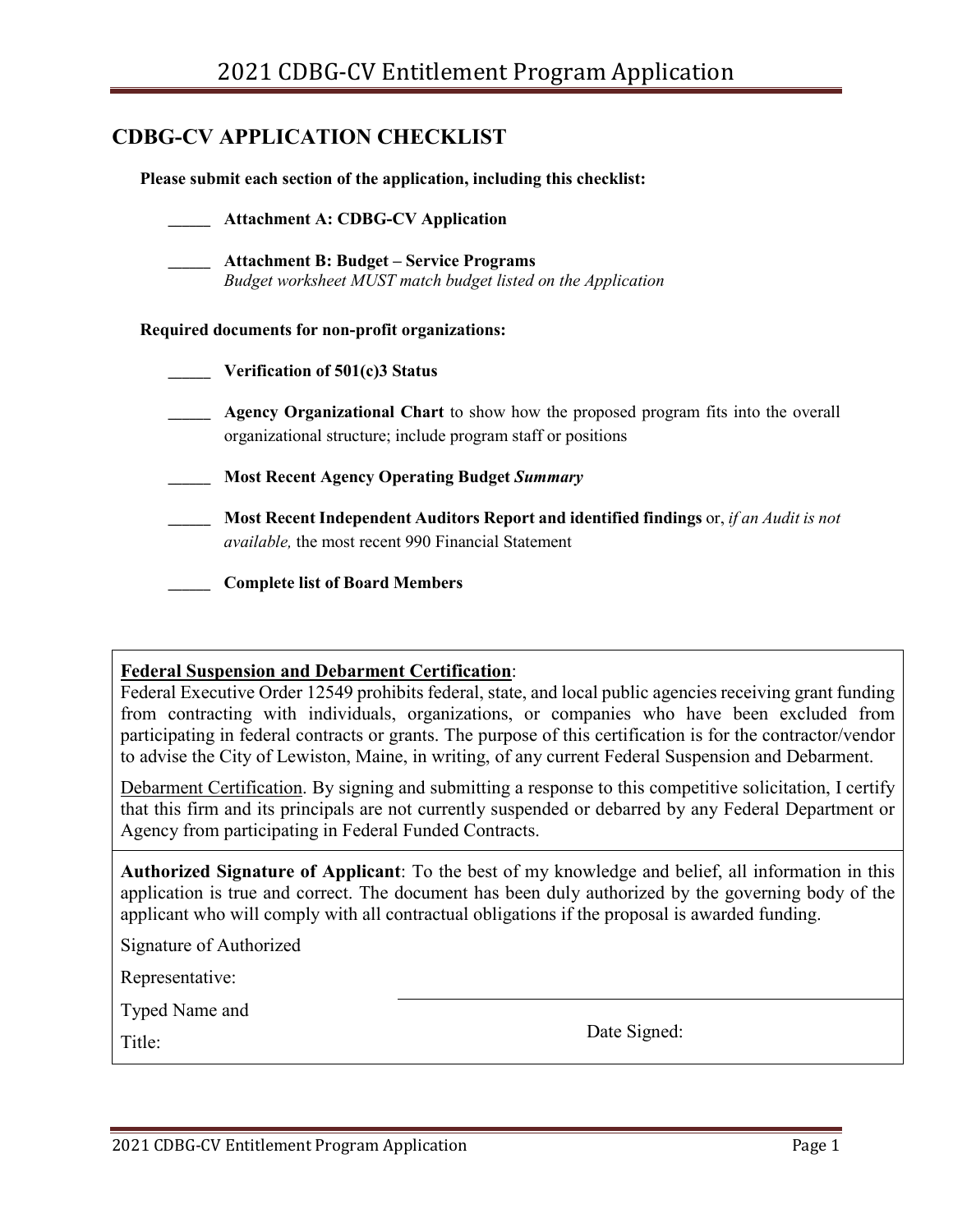# 2021 CDBG-CV Entitlement Program Application

| <b>ATTACHMENT A. APPLICATION</b>                                                                                              |                                                                                 |        |       |  |  |  |
|-------------------------------------------------------------------------------------------------------------------------------|---------------------------------------------------------------------------------|--------|-------|--|--|--|
| <b>Organization Information:</b>                                                                                              |                                                                                 |        |       |  |  |  |
| Organization Legal Name:                                                                                                      |                                                                                 |        | DUNS# |  |  |  |
| Address:                                                                                                                      |                                                                                 |        |       |  |  |  |
| City:                                                                                                                         | Zip Code:<br>State:                                                             |        |       |  |  |  |
| CEO/Executive Director:                                                                                                       | Title:<br>Name:                                                                 |        |       |  |  |  |
| Telephone:                                                                                                                    | FAX:<br>Email:                                                                  |        |       |  |  |  |
| <b>Project/Program Information:</b>                                                                                           |                                                                                 |        |       |  |  |  |
| Program Name:                                                                                                                 |                                                                                 |        |       |  |  |  |
| Location where activities will<br>take place:                                                                                 | Address:                                                                        |        | City: |  |  |  |
| Program Manager*:                                                                                                             | Name:                                                                           | Title: |       |  |  |  |
| Telephone:                                                                                                                    | FAX:                                                                            | Email: |       |  |  |  |
| *The person identified here should be the person who is paid by CDBG and will report on the client<br>demographics and goals. |                                                                                 |        |       |  |  |  |
| Program Name:                                                                                                                 |                                                                                 |        |       |  |  |  |
| Service Type:                                                                                                                 | <b>Homeless Prevention</b><br>Food Assistance<br><b>Youth Services</b><br>Other |        |       |  |  |  |
| Prevention of the Coronavirus<br>CDBG-CV Type:<br>Preparation for the Coronavirus<br>Response to the Coronavirus              |                                                                                 |        |       |  |  |  |

Amount of CDBG-CV funds requested: \$

Total program budget: \$ \_\_\_\_\_\_\_\_\_\_\_\_\_ (Please complete **Attachment A**)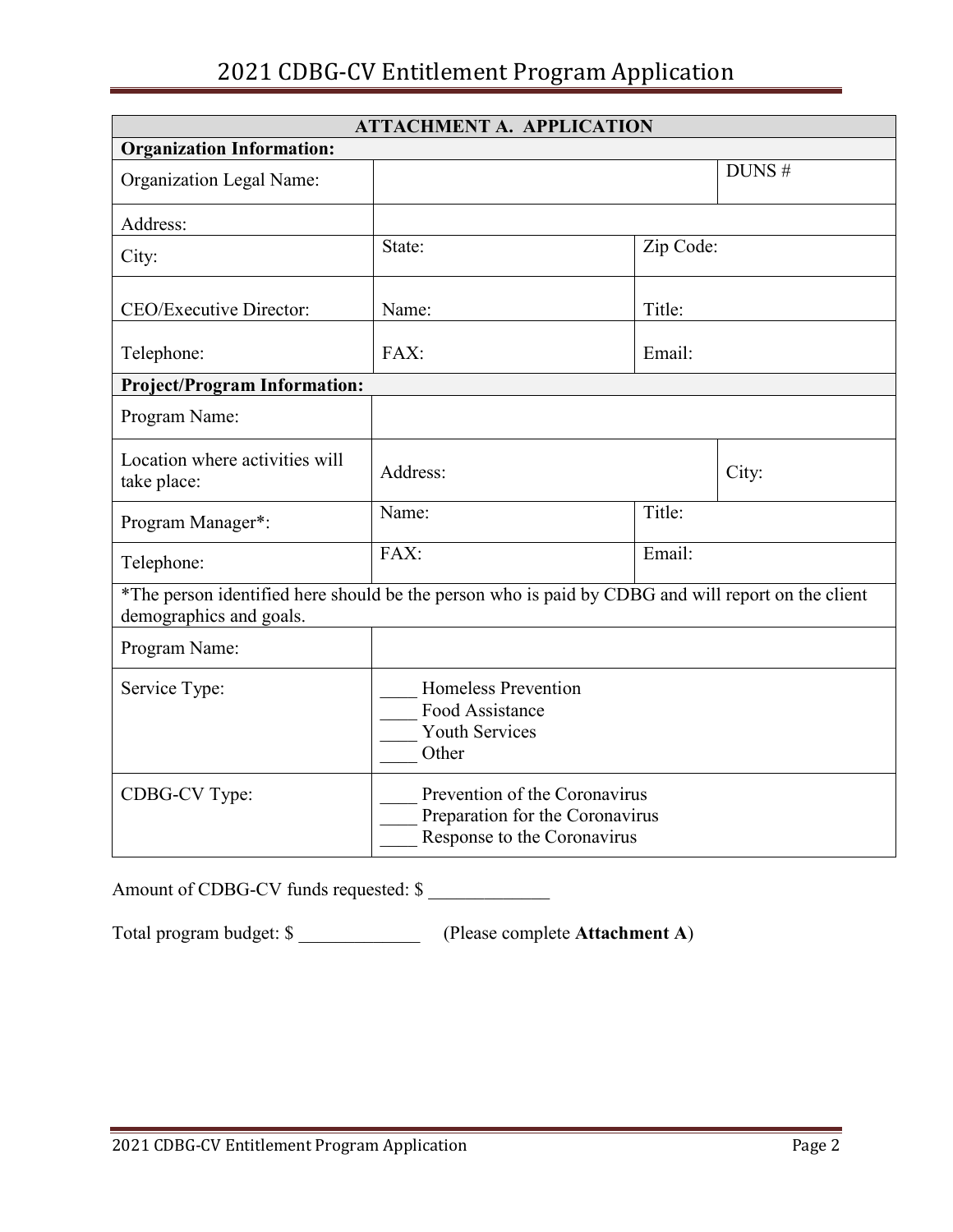## **SECTION 1. HUD NATIONAL OBJECTIVE**

**1. Indicate which National Objective this program activity will address (choose one).** Refer to National Objective description (p.2 of Application Guidelines) for additional information.

- Low and Moderate Income Clientele (LMC): an activity which provides benefits to a specific group of persons of which at least 51% qualifies as LMI.
	- Does this activity benefit a population that HUD presumes to be low to moderate income, including *abused children, elderly persons, battered spouses, homeless persons, illiterate adults, severely disabled adults, persons living with AIDS, and migrant farm workers*? No Yes (please circle appropriate population)
- **\_\_\_\_ Low and Moderate Income Area Benefit** (LMA): an activity *which is available to benefit all the residents of an eligible area/census tract*.

*If you choose LMA, please provide a map and outline on the map the area that your program serves.* 

### **2. Beneficiaries**

| A. Describe the beneficiaries or clients served by the program.                                                                           | A. |
|-------------------------------------------------------------------------------------------------------------------------------------------|----|
| B. How many will be served by the proposed program? (unduplicated -per<br>year)                                                           | В. |
| C. How many are <i>Lewiston Residents</i> ?                                                                                               | C. |
| D. How many are <u>low to moderate income residents of Lewiston</u> ? See<br>income data on p.2 of the Application Guidelines             | D. |
| E. What percentage of total clients are low to moderate income residents of<br>the Lewiston? (To calculate = $D/B * 100$ ; Must be > 51%) | Е. |

#### **3. Documentation**

| A. How will the beneficiaries' information be collected and documented?                                                           |   |
|-----------------------------------------------------------------------------------------------------------------------------------|---|
| A. What documentation will be used to prove the funds are going to the<br>prevention, preparation or response to the Coronavirus? | B |
| C. How will the units of service be tracked and documented?                                                                       |   |
| D. How will the outcomes be measured, collected, and documented?                                                                  |   |